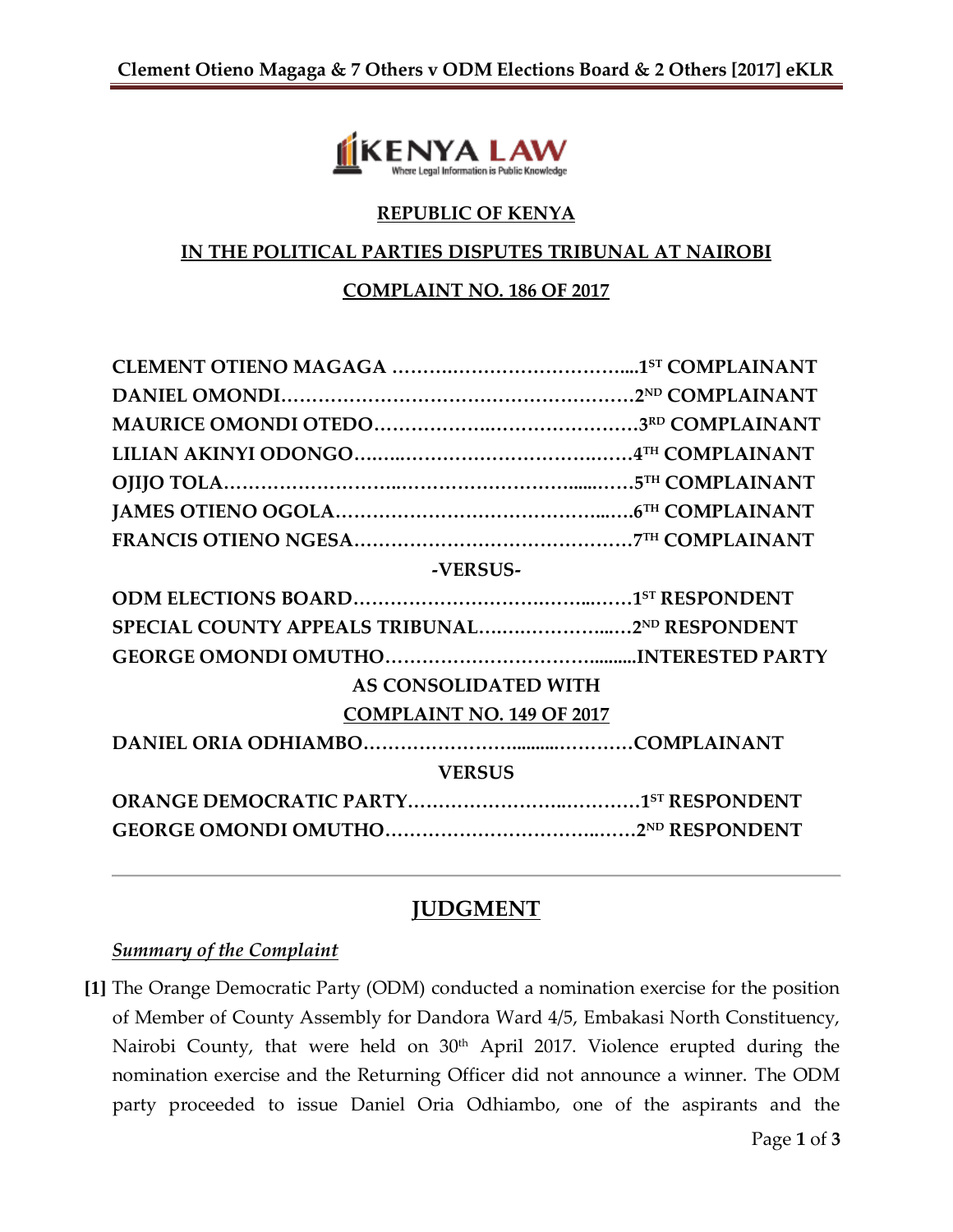Complainant in Complaint No. 149 of 2017, with an interim nomination certificate dated 30<sup>th</sup> April 2017.

**[2]** Aggrieved, one of the aspirants, Mr. George Omondi Omutho, filed an appeal at the ODM Special County Appeal Tribunal (hereinafter referred to as the party's IDRM) challenging this outcome. In its decision dated  $6<sup>th</sup>$  May 2017, the IDRM dismissed the appeal due to insufficient evidence and upheld the issuance of a nomination certificate by the party to Daniel Oria Odhiambo. Dissatisfied with this decision, the seven Complainants are seeking redress before this Tribunal. Further, Daniel Oria Odhiambo is also before this Tribunal in Complaint No. 149 of 2017 seeking this Tribunal to order the party to issue a nomination certificate to him as directed by the party's IDRM.

### *Issues for determination*

**[3]** We have isolated the following issues for determination:

- *a) Whether the nomination exercise for Dandora Ward 4/5, Embakasi North Constituency was credible, free and fair and conducted in accordance with the Constitution, the relevant statutory provisions and the political party (ODM) Election and Nomination rules.*
- *b) Whether the nomination certificate should be issued to Daniel Oria Odhiambo.*

# *Analysis and determination*

- **[4]** The seven Complainants in their Notice of Motion dated 9th May 2017, have submitted that the nomination exercise of  $30<sup>th</sup>$  April 2017 was marred with violence and therefore it was impossible to determine conclusively who won. The Interested Party, who was also an aspirant in the exercise, supported these allegations and submitted that the Returning Officer did not make an official announcement of the results as required under Rule 18.8 of the ODM Election and Nomination Rules.
- **[5]** The party's IDRM further identified several irregularities in the nomination process which supports the above assertions that the exercise was flawed and inconclusive. However, according to the averments of the seven complainants, after the failed nomination exercise, the aspirants involved had collectively agreed in a meeting held at Orange House on 1st May 2017 on a means of nominating one of them based on an agreed set of standards. The attendees of this meeting have been adduced before us. In a surprise turn of events, the party then issued a provisional nomination certificate to